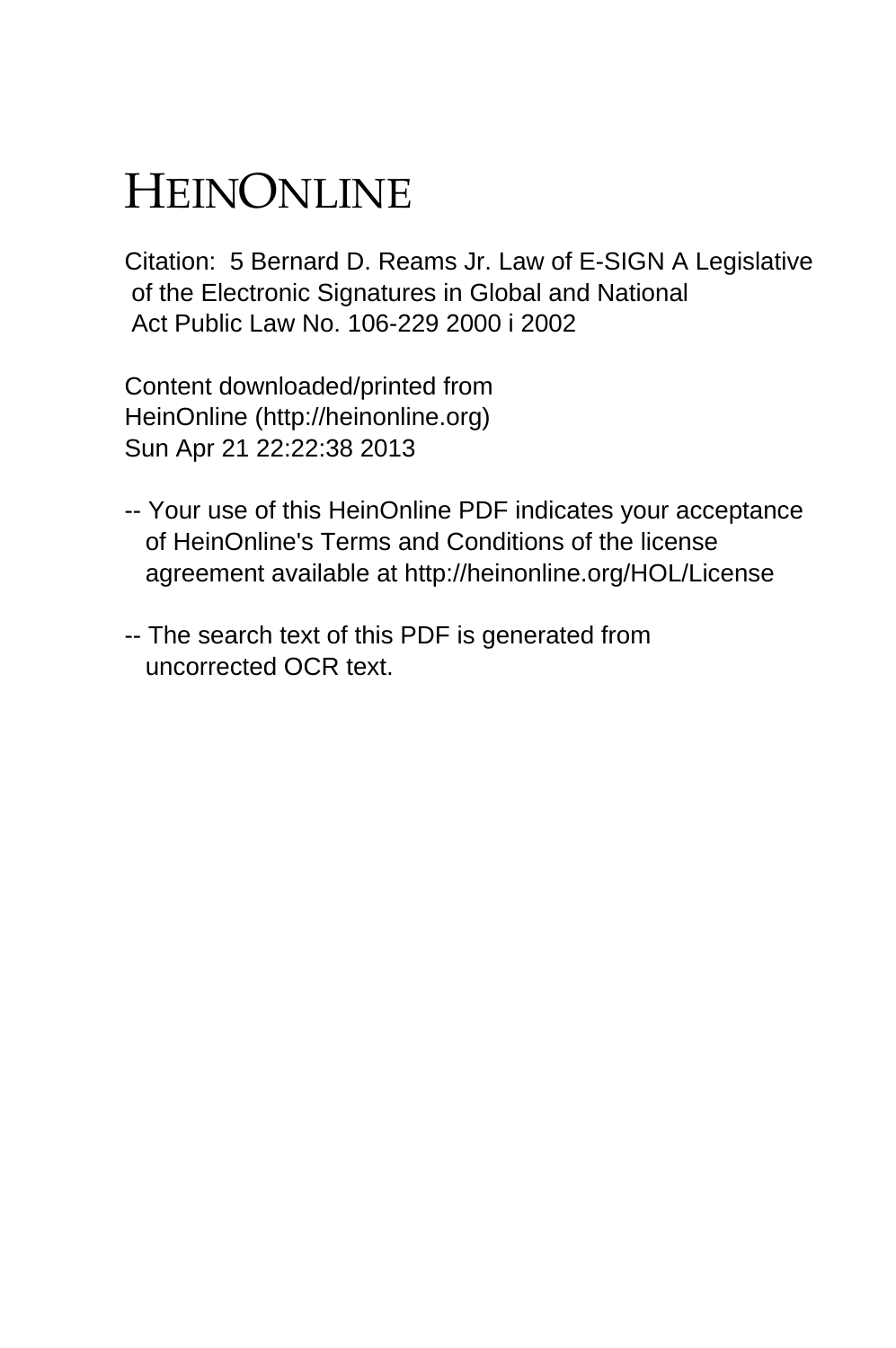## **The Law of E-SIGN:**

## **A** Legislative History of the Electronic Signatures in Global and National Commerce Act, Public Law No. **106-229** (2000)

*by*

Bernard **D.** Reams, Jr., **J.D.,** Ph.D. *St. Mary's University in San Antonio*

VOLUME 5

William S. Hein & Co., Inc. Buffalo, New York 2002

HeinOnline -- 5 Bernard D. Reams, Jr., Law of E-SIGN: A Legislative History of the Electronic Signatures in Global and National Commerce Act, Public Law No. 106-229 (2000) [i] 2002